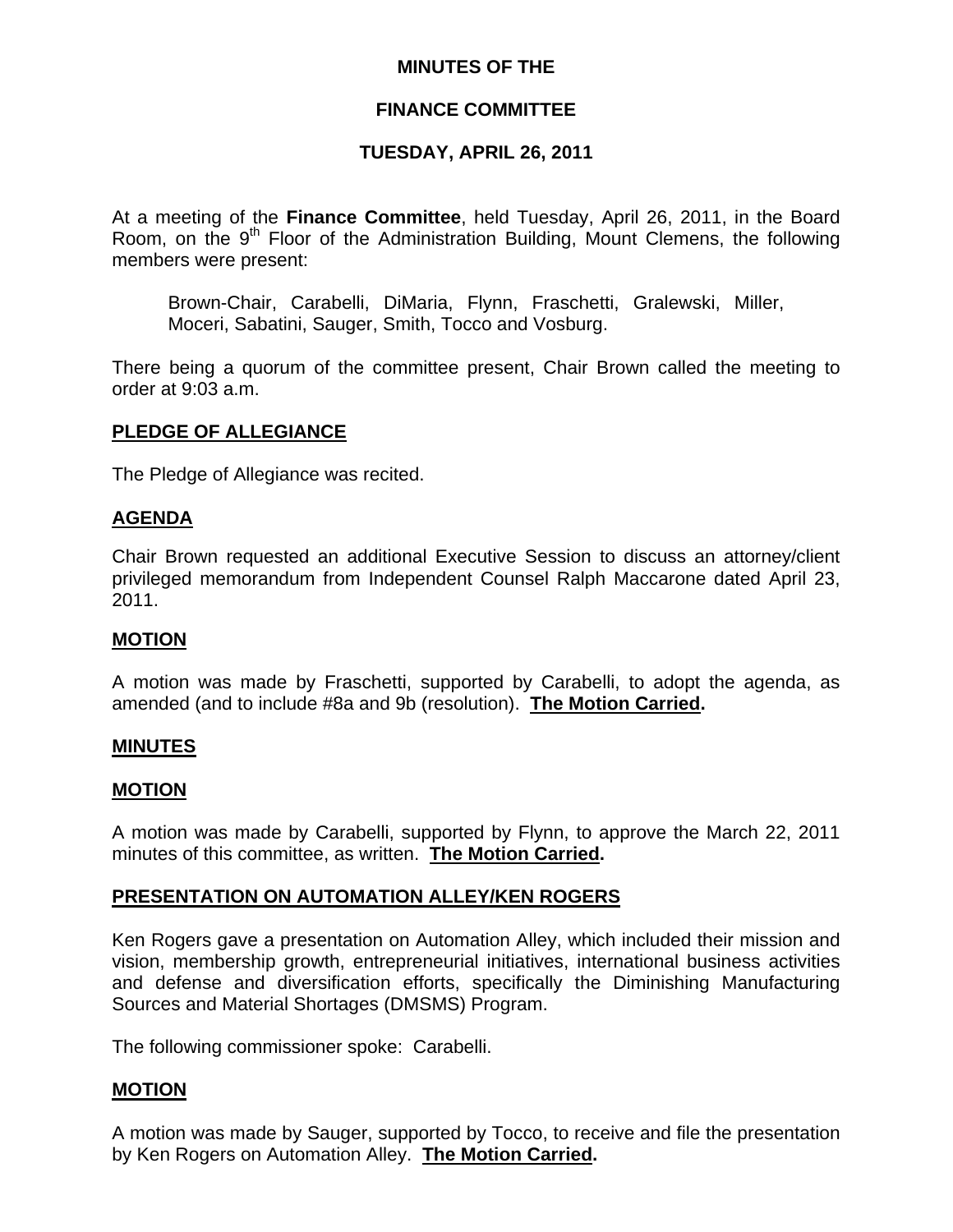# **QUARTERLY REPORT FOR MARCH 31, 2011**

Peter Provenzano overviewed the Macomb County Revenue and Expenditure Reports for the quarter ending March 31, 2011.

The following commissioners spoke: Carabelli, Miller, Vosburg, Moceri, Sabatini and Flynn.

## **MOTION**

A motion was made by DiMaria, supported by Carabelli, to receive and file the Quarterly Report for March 31, 2011. **The Motion Carried.** 

## **2011 EQUALIZATION REPORT**

Steve Mellen gave an overview of the 2011 Equalization Report.

The following commissioners spoke: Brown, Miller and Vosburg.

## **COMMITTEE RECOMMENDATION – MOTION**

A MOTION WAS MADE BY CARABELLI, SUPPORTED BY VOSBURG, TO RECOMMEND THAT THE BOARD OF COMMISSIONERS APPROVE THE 2011 EQUALIZATION REPORT RECOMMENDATION AS SUBMITTED BY THE EQUALIZATION DEPARTMENT; FURTHER, A COPY OF THIS BOARD OF COMMISSIONERS' ACTION IS DIRECTED TO BE DELIVERED FORTHWITH TO THE OFFICE OF THE COUNTY EXECUTIVE. **THE MOTION CARRIED.** 

## **RENEWAL OF MACOMB AUTO THEFT SQUAD GRANT/PROSECUTOR'S OFFICE (RECOMMENDED BY COURTS & CLERK/REGISTER OF DEEDS COMMITTEE MEETING OF 4-25-11)**

#### **COMMITTEE RECOMMENDATION – MOTION**

A MOTION WAS MADE BY GRALEWSKI, SUPPORTED BY SAUGER, TO RECOMMEND THAT THE BOARD OF COMMISSIONERS CONCUR IN THE REQUEST OF THE PROSECUTOR'S OFFICE AND APPROVE THE RENEWAL OF THE MACOMB AUTO THEFT SQUAD GRANT FOR 2011-2012, REQUIRING A COUNTY MATCH OF \$71,717; FURTHER, A COPY OF THIS BOARD OF COMMISSIONERS' ACTION IS DIRECTED TO BE DELIVERED FORTHWITH TO THE OFFICE OF THE COUNTY EXECUTIVE.

Commissioner Moceri referred to the success measurements that were outlined in the Evaluation Criteria and asked that those be provided to better understand the impact of these grant dollars.

Chair Brown called for a vote on the motion and **THE MOTION CARRIED.**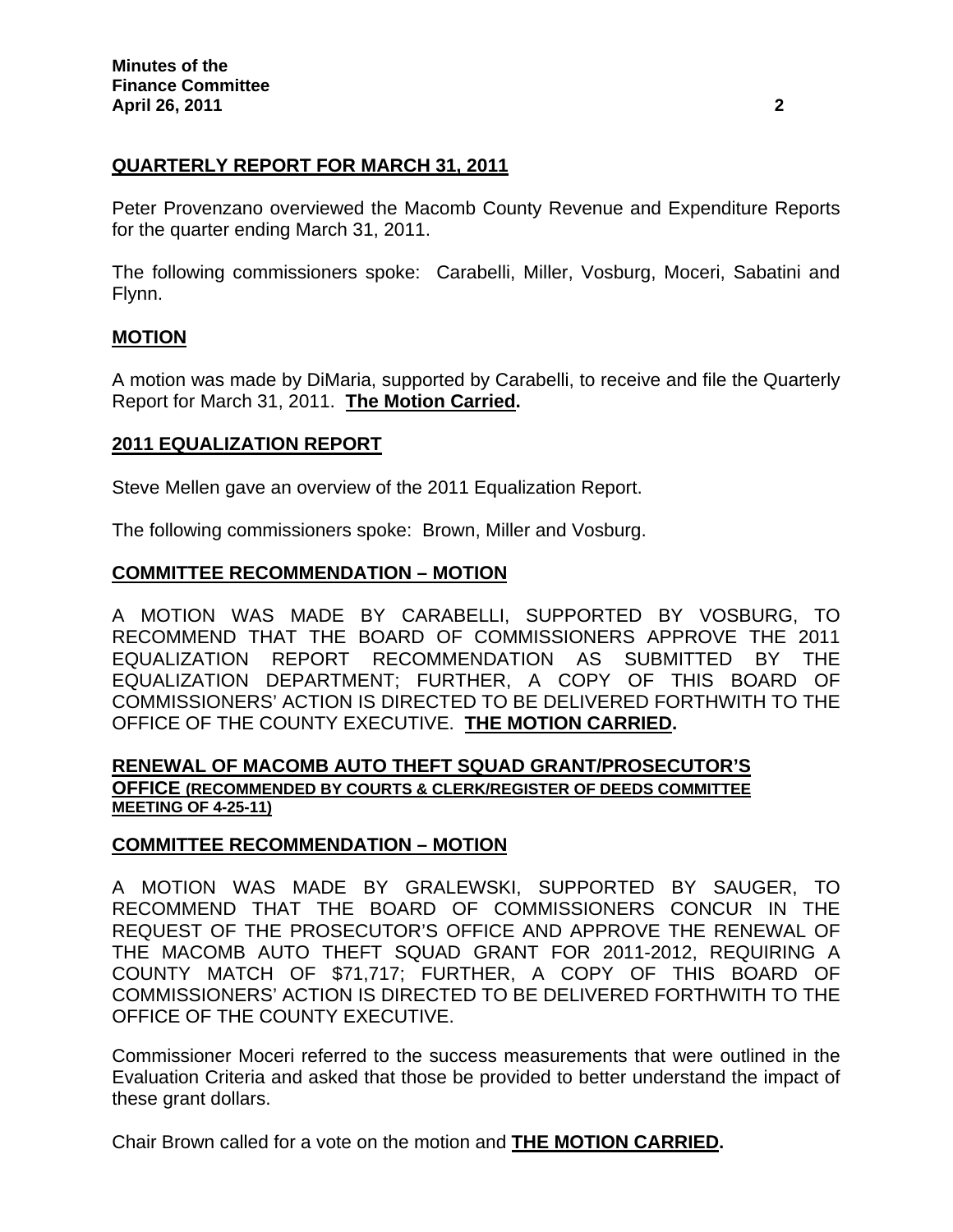## **ADOPTION OF RESOLUTIONS**

#### **COMMITTEE RECOMMENDATION – MOTION**

A MOTION WAS MADE BY FRASCHETTI, SUPPORTED BY CARABELLI, TO RECOMMEND THAT THE BOARD OF COMMISSIONERS ADOPT THE FOLLOWING RESOLUTIONS:

COMMEMORATING THE 25TH ANNIVERSARY OF CHORNOBYL **(OFFERED BY VOSBURG)** AND

COMMENDING IAN LONG – EAGLE SCOUT **(OFFERED BY BROWN)**.

#### **THE MOTION CARRIED.**

#### **ADDITIONAL FINANCE COMMITTEE MEETING DATES**

Chair Brown indicated that there will be additional Finance Committee meetings on Tuesday, May 10 and Tuesday, June 7, both at 9 a.m.

## **EXECUTIVE SESSION TO DISCUSS ATTORNEY/CLIENT PRIVILEGED MEMORANDUM FROM CORPORATION COUNSEL DATED APRIL 14, 2011**

#### **MOTION**

A motion was made by Flynn, supported by Carabelli, to enter into Executive Session for the purpose of discussing an attorney/client privileged memorandum dated April 14, 2011.

A roll call vote was taken as follows:

Voting Yes were Carabelli, DiMaria, Flynn, Fraschetti, Gralewski, Moceri, Sabatini, Sauger, Smith, Tocco, Vosburg, Miller and Brown. There were 13 "Yes" votes.

#### **The Motion Carried.**

In accordance with the motion, committee entered Executive Session at 10:18 a.m., with it concluding at 11:14 a.m.

# **EXECUTIVE SESSION TO DISCUSS ATTORNEY/CLIENT PRIVILEGED MEMORANDUM FROM INDEPENDENT COUNSEL DATED APRIL 23, 2011**

#### **MOTION**

A motion was made by Flynn, supported by Carabelli, to enter into Executive Session for the purpose of discussing an attorney/client privileged memorandum from Independent Counsel Ralph Maccarone dated April 23, 2011.